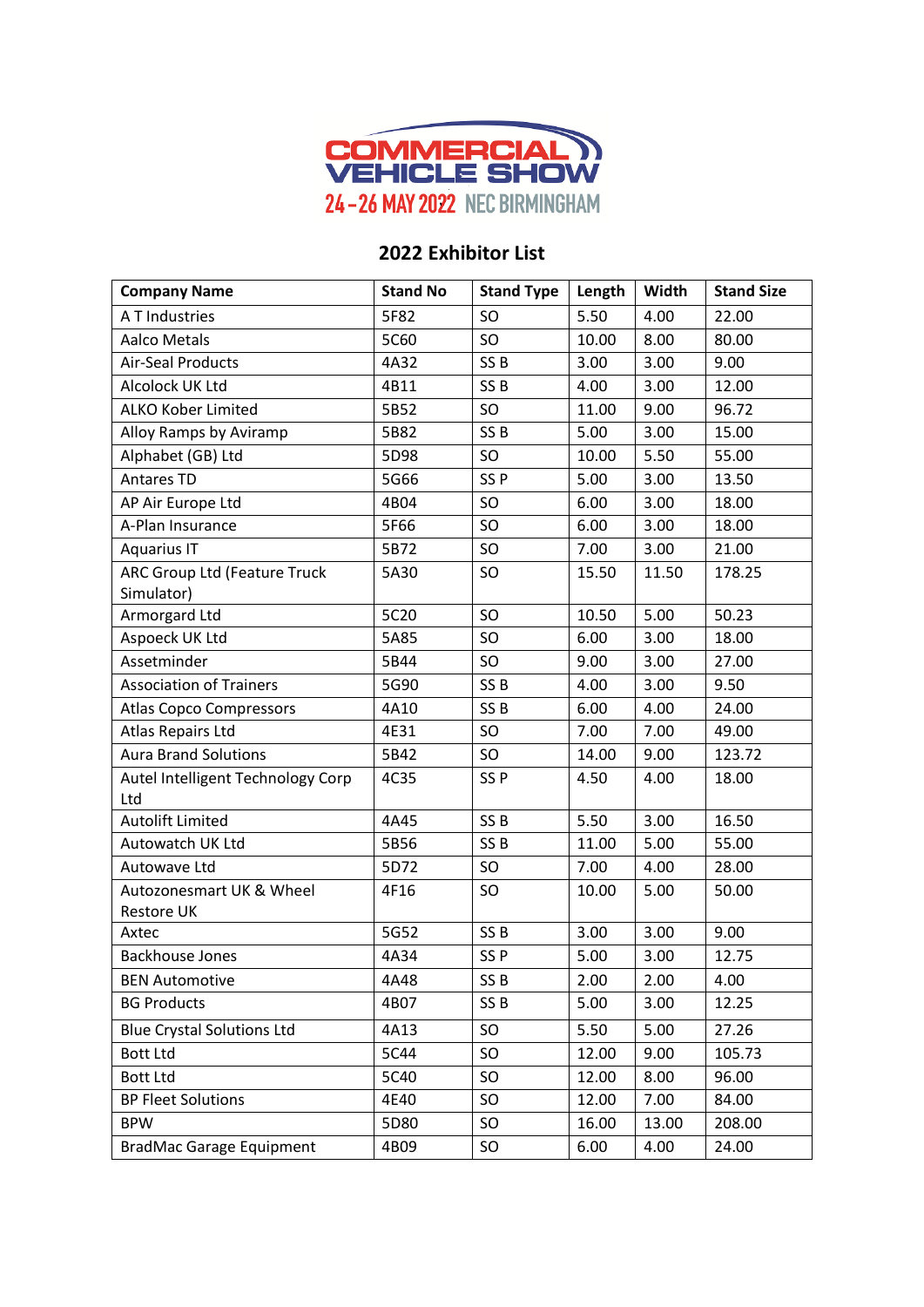| <b>Bremco Specialist Tools &amp;</b> | 4C32  | SS <sub>B</sub> | 4.00  | 3.00  | 12.00  |
|--------------------------------------|-------|-----------------|-------|-------|--------|
| <b>Hydraulics</b>                    |       |                 |       |       |        |
| <b>Brigade Electronics</b>           | 4F15  | SO              | 10.00 | 8.00  | 80.00  |
| <b>Brodit</b>                        | 5D74  | <b>SO</b>       | 5.00  | 5.00  | 25.00  |
| Camos UK                             | 4C31  | SO              | 6.00  | 6.00  | 36.00  |
| <b>Carrier Transicold</b>            | 5A45  | SO              | 12.50 | 8.00  | 100.00 |
| CheckedSafe                          | 4A21  | SO              | 5.50  | 4.00  | 22.00  |
| Checkpoint                           | 5D69  | SS <sub>B</sub> | 7.00  | 6.00  | 39.74  |
| Chemisure                            | 5F68  | SS <sub>B</sub> | 4.00  | 3.50  | 14.00  |
| <b>Chevin Fleet Solutions</b>        | 5F84  | SO              | 7.00  | 4.00  | 28.00  |
| Chevronshop.com                      | 4C07  | SS <sub>P</sub> | 4.00  | 3.00  | 12.00  |
| Civica                               | 5F80  | SO              | 6.50  | 3.00  | 19.50  |
| <b>CKO</b> International             | 4C30  | SO              | 6.00  | 5.00  | 30.00  |
| <b>Clayton Power</b>                 | 5C42  | SO              | 9.00  | 8.00  | 72.00  |
| ClearQuote                           | 5G100 | SS <sub>B</sub> | 3.00  | 3.00  | 7.50   |
| <b>Commercial Vehicle Workshop</b>   | 4C33  | SS <sub>B</sub> | 3.00  | 3.00  | 9.00   |
| Magazine                             |       |                 |       |       |        |
| Compredict                           | 4F01  | SS <sub>B</sub> | 4.50  | 3.00  | 13.25  |
| Comvtech Limited                     | 5F121 | SS <sub>B</sub> | 4.50  | 2.50  | 11.25  |
| <b>CPD Bodies Ltd</b>                | 5E62  | SO              | 15.00 | 11.50 | 170.23 |
| Cubo                                 | 5D76  | SO              | 10.00 | 5.00  | 50.00  |
| D4Drivers                            | 5E91  | SO              | 6.00  | 6.00  | 36.00  |
| Daltec Al Ltd                        | 4E30  | SO              | 14.50 | 5.00  | 72.50  |
| DigiHaul                             | 5F96  | SO              | 5.00  | 4.00  | 20.00  |
| Disc-Lock Europe Ltd                 | 4B32  | SS <sub>B</sub> | 4.00  | 3.00  | 12.00  |
| <b>DKV Mobility</b>                  | 5C01  | SS <sub>P</sub> | 5.00  | 3.00  | 15.00  |
| Dometic UK                           | 5A50  | SO              | 9.00  | 7.50  | 67.50  |
| <b>Driving for Better Business</b>   | 5E83  | SO              | 6.00  | 6.00  | 36.00  |
| <b>DVSA</b>                          | 4E32  | SO              | 7.50  | 7.00  | 52.50  |
| Eberspacher UK Ltd                   | 5F69  | SO              | 14.00 | 7.00  | 87.50  |
| EchoMaster Europe                    | 5D70  | SO.             | 14.00 | 11.00 | 154.00 |
| <b>Ecobat Battery UK</b>             | 5C66  | SS <sub>P</sub> | 7.00  | 3.00  | 21.00  |
| eDynamix                             | 4B21  | SO              | 6.00  | 4.00  | 24.00  |
| Elaflex Ltd                          | 5D01  | SS <sub>P</sub> | 6.00  | 2.50  | 15.00  |
| Eminox                               | 4E43  | SS <sub>B</sub> | 4.50  | 2.00  | 9.00   |
| E-T-A Circuit Breakers               | 4F12  | SS <sub>P</sub> | 5.00  | 4.00  | 20.00  |
| <b>ETRUX Ltd</b>                     | 5F61  | SS <sub>B</sub> | 4.00  | 3.00  | 12.00  |
| <b>Exeros Technologies</b>           | 4B20  | SO              | 6.00  | 4.00  | 24.00  |
| <b>Falconex Ltd</b>                  | 5D73  | SO              | 6.00  | 5.00  | 30.00  |
| <b>Fire Safety Stick</b>             | 4A44  | SS <sub>B</sub> | 3.00  | 3.00  | 9.00   |
| Fischer Panda UK Ltd                 | 5E92  | <b>SO</b>       | 15.00 | 15.00 | 222.74 |
| <b>Fleet Operations Ltd</b>          | 5B03  | SS <sub>P</sub> | 5.00  | 3.00  | 15.00  |
| FleetCheck Ltd                       | 5G40  | SS <sub>B</sub> | 5.00  | 3.00  | 15.00  |
| <b>FMG</b>                           | 4B30  | SS <sub>P</sub> | 5.00  | 3.00  | 14.74  |
| <b>Fonix Telematics Ltd</b>          | 5C91  | SO.             | 10.50 | 5.00  | 52.50  |
| Forankra Pritchard                   | 5F98  | SS <sub>B</sub> | 5.00  | 4.00  | 20.00  |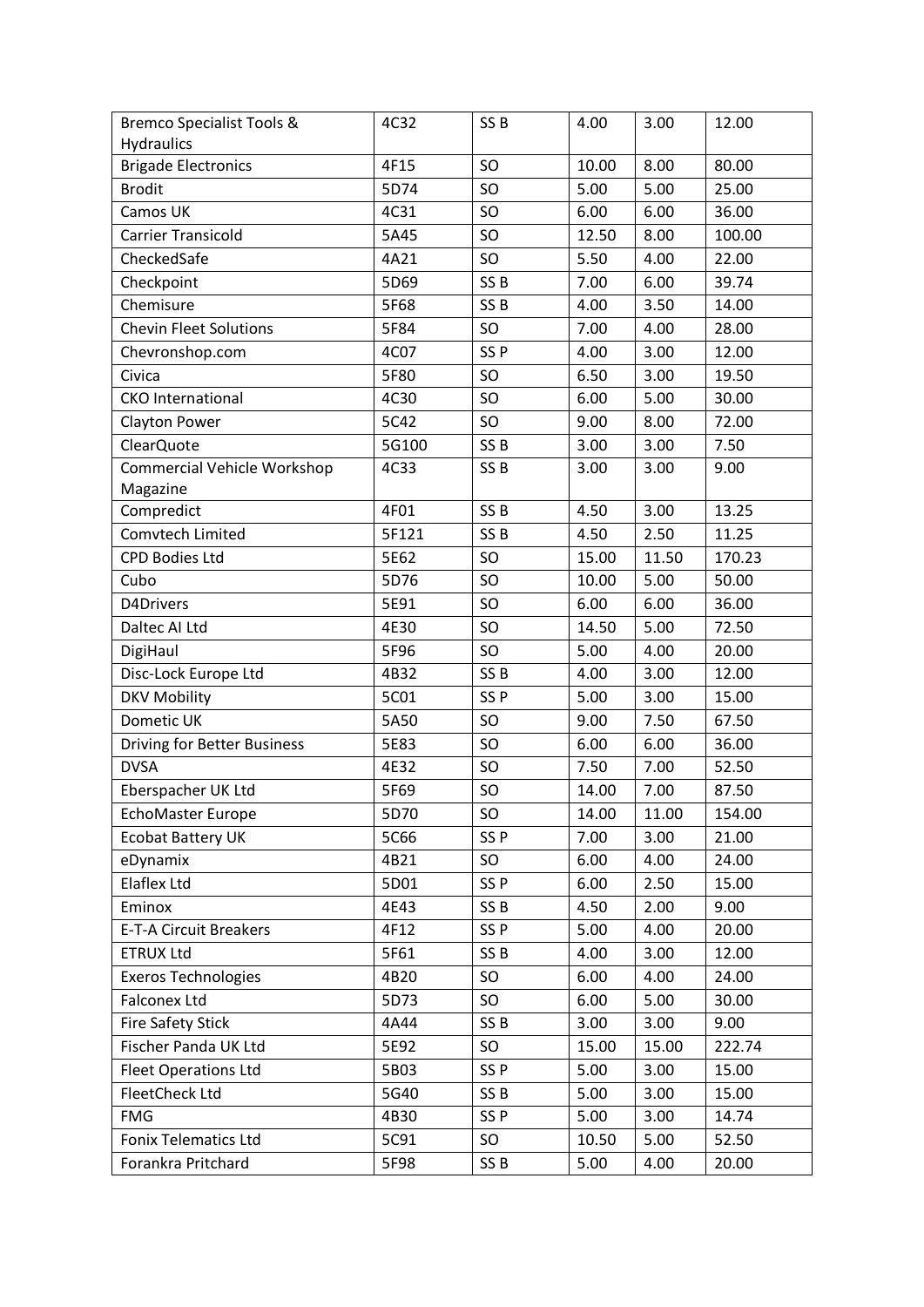| <b>FORS (Fleet Operator Recognition</b><br>5G48<br>SS <sub>B</sub><br>4.00<br>3.00<br>12.00<br>Scheme)<br>Fristom<br>5F92<br><b>SO</b><br>32.00<br>8.00<br>4.00<br>5C54<br>SO<br>9.00<br>114.75<br>Gearmate Ltd<br>13.00<br>Geotab (UK) Ltd<br>5D75<br><b>SO</b><br>11.00<br>8.00<br>88.00<br>Gray & Adams<br>5A10<br>SO<br>17.50<br>17.50<br>306.25<br>Greenfleet<br>SS <sub>B</sub><br>5.00<br>3.00<br>14.00<br>4B01<br><b>Greenox Adblue Solutions</b><br>5G64<br>SS <sub>B</sub><br>5.50<br>3.00<br>16.50<br>Griptone Ltd<br>SS <sub>B</sub><br>9.50<br>4A40<br>4.00<br>3.00<br>Grouptyre UK Ltd<br>5G102<br>SS <sub>B</sub><br>3.00<br>12.00<br>4.00<br><b>GYS Ltd</b><br>SS <sub>B</sub><br>5.00<br>5A90<br>4.00<br>20.00<br>H & H Driveright<br>4E23<br><b>SO</b><br>7.00<br>6.00<br>42.00<br><b>Harris Commercial Autospares</b><br>5C92<br>SO<br>10.50<br>9.00<br>94.50<br><b>Harris Maxus</b><br>5D110<br>1120.00<br><b>SO</b><br>40.00<br>28.00<br>Haulier Magic - Route Magic<br>5B05<br>SS <sub>P</sub><br>3.00<br>15.00<br>5.50<br>HaynesPro (UK) Ltd<br>4A50<br>SS <sub>B</sub><br>6.00<br>3.00<br>18.00<br>Hazelton Mountford - Haulage<br>SS <sub>B</sub><br>4B06<br>3.00<br>3.00<br>9.00<br><b>Insurance Experts</b><br>5C30<br>36.00<br>SO<br>9.00<br>4.00<br>Haztec International<br>Hills<br>5B11<br>SO<br>7.00<br>3.50<br>24.50<br>Hireco TL Ltd<br><b>5C80</b><br>SO<br>10.00<br>9.00<br>90.00<br>SS <sub>B</sub><br><b>HJS Emission Technology</b><br>4E41<br>4.50<br>4.00<br>18.00<br>Hope Technical Developments Ltd<br>5D41<br>SO<br>8.00<br>6.00<br>48.00<br>Horpol<br>24.75<br>5F77<br>SO<br>5.50<br>4.50<br>Hugh J Boswell<br>4A42<br>SS <sub>B</sub><br>12.00<br>4.00<br>3.00<br>Idrive<br>5F67<br>SO<br>6.50<br>3.00<br>19.50<br>11.00<br><b>INEOS Grenadier</b><br>4F10<br>SO<br>18.00<br>198.00<br>88.00<br><b>IRTE</b><br>5D30<br>SO<br>11.00<br>8.00<br>SO<br>27.00<br>17.00<br>Isuzu (UK) Ltd<br>5D60<br>459.00<br>Jaama Ltd<br>SO<br>5.00<br>35.00<br>5B10<br>7.00<br>SS <sub>B</sub><br>10.50<br>Jungo Connectivity<br>5B87<br>3.50<br>3.00<br>Karcher<br>4C15<br>92.00<br>SO<br>11.50<br>8.00<br>4A01<br>18.00<br>Keytracker.com<br>SO<br>6.00<br>3.00<br>5E105<br>90.00<br>Kuda Automotive<br>SO<br>15.00<br>6.00<br>Kuda Automotive<br>5E110<br>SO<br>15.00<br>7.00<br>105.00<br>Labcraft Ltd<br>54.00<br>5C32<br>SO<br>9.00<br>6.00<br><b>LAMPRO Solutions</b><br>SS <sub>B</sub><br>3.00<br>9.00<br>5G101<br>3.00<br>5F75<br>LeasePlan<br>SO<br>12.50<br>10.00<br>125.00<br>5F78<br>SO<br>8.00<br>5.50<br>44.00<br>Legend<br>Lesjofors Heavy Springs UK<br>5G92<br>SS <sub>B</sub><br>4.00<br>3.00<br>12.00<br>LEVC<br>72.00<br>5B40<br>SO<br>9.00<br>8.00<br>Lightfoot<br>5F101<br>SO<br>6.00<br>4.00<br>24.00<br>Lighthouse (UK) Ltd<br>5G80<br>SS <sub>B</sub><br>3.00<br>2.50<br>7.50<br>Lisle Design Ltd<br>24.00<br>5B53<br>SO<br>8.00<br>3.00 | Ford of Britain    | 5E10& | SO. |      |      | 1639.48 |
|--------------------------------------------------------------------------------------------------------------------------------------------------------------------------------------------------------------------------------------------------------------------------------------------------------------------------------------------------------------------------------------------------------------------------------------------------------------------------------------------------------------------------------------------------------------------------------------------------------------------------------------------------------------------------------------------------------------------------------------------------------------------------------------------------------------------------------------------------------------------------------------------------------------------------------------------------------------------------------------------------------------------------------------------------------------------------------------------------------------------------------------------------------------------------------------------------------------------------------------------------------------------------------------------------------------------------------------------------------------------------------------------------------------------------------------------------------------------------------------------------------------------------------------------------------------------------------------------------------------------------------------------------------------------------------------------------------------------------------------------------------------------------------------------------------------------------------------------------------------------------------------------------------------------------------------------------------------------------------------------------------------------------------------------------------------------------------------------------------------------------------------------------------------------------------------------------------------------------------------------------------------------------------------------------------------------------------------------------------------------------------------------------------------------------------------------------------------------------------------------------------------------------------------------------------------------------------------------------------------------------------------------------------------------------------------------------------------------------------------------------------------------------------------------------------------------------------------------------------------------------------------------------|--------------------|-------|-----|------|------|---------|
|                                                                                                                                                                                                                                                                                                                                                                                                                                                                                                                                                                                                                                                                                                                                                                                                                                                                                                                                                                                                                                                                                                                                                                                                                                                                                                                                                                                                                                                                                                                                                                                                                                                                                                                                                                                                                                                                                                                                                                                                                                                                                                                                                                                                                                                                                                                                                                                                                                                                                                                                                                                                                                                                                                                                                                                                                                                                                                  |                    | 5E20  |     |      |      |         |
|                                                                                                                                                                                                                                                                                                                                                                                                                                                                                                                                                                                                                                                                                                                                                                                                                                                                                                                                                                                                                                                                                                                                                                                                                                                                                                                                                                                                                                                                                                                                                                                                                                                                                                                                                                                                                                                                                                                                                                                                                                                                                                                                                                                                                                                                                                                                                                                                                                                                                                                                                                                                                                                                                                                                                                                                                                                                                                  |                    |       |     |      |      |         |
|                                                                                                                                                                                                                                                                                                                                                                                                                                                                                                                                                                                                                                                                                                                                                                                                                                                                                                                                                                                                                                                                                                                                                                                                                                                                                                                                                                                                                                                                                                                                                                                                                                                                                                                                                                                                                                                                                                                                                                                                                                                                                                                                                                                                                                                                                                                                                                                                                                                                                                                                                                                                                                                                                                                                                                                                                                                                                                  |                    |       |     |      |      |         |
|                                                                                                                                                                                                                                                                                                                                                                                                                                                                                                                                                                                                                                                                                                                                                                                                                                                                                                                                                                                                                                                                                                                                                                                                                                                                                                                                                                                                                                                                                                                                                                                                                                                                                                                                                                                                                                                                                                                                                                                                                                                                                                                                                                                                                                                                                                                                                                                                                                                                                                                                                                                                                                                                                                                                                                                                                                                                                                  |                    |       |     |      |      |         |
|                                                                                                                                                                                                                                                                                                                                                                                                                                                                                                                                                                                                                                                                                                                                                                                                                                                                                                                                                                                                                                                                                                                                                                                                                                                                                                                                                                                                                                                                                                                                                                                                                                                                                                                                                                                                                                                                                                                                                                                                                                                                                                                                                                                                                                                                                                                                                                                                                                                                                                                                                                                                                                                                                                                                                                                                                                                                                                  |                    |       |     |      |      |         |
|                                                                                                                                                                                                                                                                                                                                                                                                                                                                                                                                                                                                                                                                                                                                                                                                                                                                                                                                                                                                                                                                                                                                                                                                                                                                                                                                                                                                                                                                                                                                                                                                                                                                                                                                                                                                                                                                                                                                                                                                                                                                                                                                                                                                                                                                                                                                                                                                                                                                                                                                                                                                                                                                                                                                                                                                                                                                                                  |                    |       |     |      |      |         |
|                                                                                                                                                                                                                                                                                                                                                                                                                                                                                                                                                                                                                                                                                                                                                                                                                                                                                                                                                                                                                                                                                                                                                                                                                                                                                                                                                                                                                                                                                                                                                                                                                                                                                                                                                                                                                                                                                                                                                                                                                                                                                                                                                                                                                                                                                                                                                                                                                                                                                                                                                                                                                                                                                                                                                                                                                                                                                                  |                    |       |     |      |      |         |
|                                                                                                                                                                                                                                                                                                                                                                                                                                                                                                                                                                                                                                                                                                                                                                                                                                                                                                                                                                                                                                                                                                                                                                                                                                                                                                                                                                                                                                                                                                                                                                                                                                                                                                                                                                                                                                                                                                                                                                                                                                                                                                                                                                                                                                                                                                                                                                                                                                                                                                                                                                                                                                                                                                                                                                                                                                                                                                  |                    |       |     |      |      |         |
|                                                                                                                                                                                                                                                                                                                                                                                                                                                                                                                                                                                                                                                                                                                                                                                                                                                                                                                                                                                                                                                                                                                                                                                                                                                                                                                                                                                                                                                                                                                                                                                                                                                                                                                                                                                                                                                                                                                                                                                                                                                                                                                                                                                                                                                                                                                                                                                                                                                                                                                                                                                                                                                                                                                                                                                                                                                                                                  |                    |       |     |      |      |         |
|                                                                                                                                                                                                                                                                                                                                                                                                                                                                                                                                                                                                                                                                                                                                                                                                                                                                                                                                                                                                                                                                                                                                                                                                                                                                                                                                                                                                                                                                                                                                                                                                                                                                                                                                                                                                                                                                                                                                                                                                                                                                                                                                                                                                                                                                                                                                                                                                                                                                                                                                                                                                                                                                                                                                                                                                                                                                                                  |                    |       |     |      |      |         |
|                                                                                                                                                                                                                                                                                                                                                                                                                                                                                                                                                                                                                                                                                                                                                                                                                                                                                                                                                                                                                                                                                                                                                                                                                                                                                                                                                                                                                                                                                                                                                                                                                                                                                                                                                                                                                                                                                                                                                                                                                                                                                                                                                                                                                                                                                                                                                                                                                                                                                                                                                                                                                                                                                                                                                                                                                                                                                                  |                    |       |     |      |      |         |
|                                                                                                                                                                                                                                                                                                                                                                                                                                                                                                                                                                                                                                                                                                                                                                                                                                                                                                                                                                                                                                                                                                                                                                                                                                                                                                                                                                                                                                                                                                                                                                                                                                                                                                                                                                                                                                                                                                                                                                                                                                                                                                                                                                                                                                                                                                                                                                                                                                                                                                                                                                                                                                                                                                                                                                                                                                                                                                  |                    |       |     |      |      |         |
|                                                                                                                                                                                                                                                                                                                                                                                                                                                                                                                                                                                                                                                                                                                                                                                                                                                                                                                                                                                                                                                                                                                                                                                                                                                                                                                                                                                                                                                                                                                                                                                                                                                                                                                                                                                                                                                                                                                                                                                                                                                                                                                                                                                                                                                                                                                                                                                                                                                                                                                                                                                                                                                                                                                                                                                                                                                                                                  |                    |       |     |      |      |         |
|                                                                                                                                                                                                                                                                                                                                                                                                                                                                                                                                                                                                                                                                                                                                                                                                                                                                                                                                                                                                                                                                                                                                                                                                                                                                                                                                                                                                                                                                                                                                                                                                                                                                                                                                                                                                                                                                                                                                                                                                                                                                                                                                                                                                                                                                                                                                                                                                                                                                                                                                                                                                                                                                                                                                                                                                                                                                                                  |                    |       |     |      |      |         |
|                                                                                                                                                                                                                                                                                                                                                                                                                                                                                                                                                                                                                                                                                                                                                                                                                                                                                                                                                                                                                                                                                                                                                                                                                                                                                                                                                                                                                                                                                                                                                                                                                                                                                                                                                                                                                                                                                                                                                                                                                                                                                                                                                                                                                                                                                                                                                                                                                                                                                                                                                                                                                                                                                                                                                                                                                                                                                                  |                    |       |     |      |      |         |
|                                                                                                                                                                                                                                                                                                                                                                                                                                                                                                                                                                                                                                                                                                                                                                                                                                                                                                                                                                                                                                                                                                                                                                                                                                                                                                                                                                                                                                                                                                                                                                                                                                                                                                                                                                                                                                                                                                                                                                                                                                                                                                                                                                                                                                                                                                                                                                                                                                                                                                                                                                                                                                                                                                                                                                                                                                                                                                  |                    |       |     |      |      |         |
|                                                                                                                                                                                                                                                                                                                                                                                                                                                                                                                                                                                                                                                                                                                                                                                                                                                                                                                                                                                                                                                                                                                                                                                                                                                                                                                                                                                                                                                                                                                                                                                                                                                                                                                                                                                                                                                                                                                                                                                                                                                                                                                                                                                                                                                                                                                                                                                                                                                                                                                                                                                                                                                                                                                                                                                                                                                                                                  |                    |       |     |      |      |         |
|                                                                                                                                                                                                                                                                                                                                                                                                                                                                                                                                                                                                                                                                                                                                                                                                                                                                                                                                                                                                                                                                                                                                                                                                                                                                                                                                                                                                                                                                                                                                                                                                                                                                                                                                                                                                                                                                                                                                                                                                                                                                                                                                                                                                                                                                                                                                                                                                                                                                                                                                                                                                                                                                                                                                                                                                                                                                                                  |                    |       |     |      |      |         |
|                                                                                                                                                                                                                                                                                                                                                                                                                                                                                                                                                                                                                                                                                                                                                                                                                                                                                                                                                                                                                                                                                                                                                                                                                                                                                                                                                                                                                                                                                                                                                                                                                                                                                                                                                                                                                                                                                                                                                                                                                                                                                                                                                                                                                                                                                                                                                                                                                                                                                                                                                                                                                                                                                                                                                                                                                                                                                                  |                    |       |     |      |      |         |
|                                                                                                                                                                                                                                                                                                                                                                                                                                                                                                                                                                                                                                                                                                                                                                                                                                                                                                                                                                                                                                                                                                                                                                                                                                                                                                                                                                                                                                                                                                                                                                                                                                                                                                                                                                                                                                                                                                                                                                                                                                                                                                                                                                                                                                                                                                                                                                                                                                                                                                                                                                                                                                                                                                                                                                                                                                                                                                  |                    |       |     |      |      |         |
|                                                                                                                                                                                                                                                                                                                                                                                                                                                                                                                                                                                                                                                                                                                                                                                                                                                                                                                                                                                                                                                                                                                                                                                                                                                                                                                                                                                                                                                                                                                                                                                                                                                                                                                                                                                                                                                                                                                                                                                                                                                                                                                                                                                                                                                                                                                                                                                                                                                                                                                                                                                                                                                                                                                                                                                                                                                                                                  |                    |       |     |      |      |         |
|                                                                                                                                                                                                                                                                                                                                                                                                                                                                                                                                                                                                                                                                                                                                                                                                                                                                                                                                                                                                                                                                                                                                                                                                                                                                                                                                                                                                                                                                                                                                                                                                                                                                                                                                                                                                                                                                                                                                                                                                                                                                                                                                                                                                                                                                                                                                                                                                                                                                                                                                                                                                                                                                                                                                                                                                                                                                                                  |                    |       |     |      |      |         |
|                                                                                                                                                                                                                                                                                                                                                                                                                                                                                                                                                                                                                                                                                                                                                                                                                                                                                                                                                                                                                                                                                                                                                                                                                                                                                                                                                                                                                                                                                                                                                                                                                                                                                                                                                                                                                                                                                                                                                                                                                                                                                                                                                                                                                                                                                                                                                                                                                                                                                                                                                                                                                                                                                                                                                                                                                                                                                                  |                    |       |     |      |      |         |
|                                                                                                                                                                                                                                                                                                                                                                                                                                                                                                                                                                                                                                                                                                                                                                                                                                                                                                                                                                                                                                                                                                                                                                                                                                                                                                                                                                                                                                                                                                                                                                                                                                                                                                                                                                                                                                                                                                                                                                                                                                                                                                                                                                                                                                                                                                                                                                                                                                                                                                                                                                                                                                                                                                                                                                                                                                                                                                  |                    |       |     |      |      |         |
|                                                                                                                                                                                                                                                                                                                                                                                                                                                                                                                                                                                                                                                                                                                                                                                                                                                                                                                                                                                                                                                                                                                                                                                                                                                                                                                                                                                                                                                                                                                                                                                                                                                                                                                                                                                                                                                                                                                                                                                                                                                                                                                                                                                                                                                                                                                                                                                                                                                                                                                                                                                                                                                                                                                                                                                                                                                                                                  |                    |       |     |      |      |         |
|                                                                                                                                                                                                                                                                                                                                                                                                                                                                                                                                                                                                                                                                                                                                                                                                                                                                                                                                                                                                                                                                                                                                                                                                                                                                                                                                                                                                                                                                                                                                                                                                                                                                                                                                                                                                                                                                                                                                                                                                                                                                                                                                                                                                                                                                                                                                                                                                                                                                                                                                                                                                                                                                                                                                                                                                                                                                                                  |                    |       |     |      |      |         |
|                                                                                                                                                                                                                                                                                                                                                                                                                                                                                                                                                                                                                                                                                                                                                                                                                                                                                                                                                                                                                                                                                                                                                                                                                                                                                                                                                                                                                                                                                                                                                                                                                                                                                                                                                                                                                                                                                                                                                                                                                                                                                                                                                                                                                                                                                                                                                                                                                                                                                                                                                                                                                                                                                                                                                                                                                                                                                                  |                    |       |     |      |      |         |
|                                                                                                                                                                                                                                                                                                                                                                                                                                                                                                                                                                                                                                                                                                                                                                                                                                                                                                                                                                                                                                                                                                                                                                                                                                                                                                                                                                                                                                                                                                                                                                                                                                                                                                                                                                                                                                                                                                                                                                                                                                                                                                                                                                                                                                                                                                                                                                                                                                                                                                                                                                                                                                                                                                                                                                                                                                                                                                  |                    |       |     |      |      |         |
|                                                                                                                                                                                                                                                                                                                                                                                                                                                                                                                                                                                                                                                                                                                                                                                                                                                                                                                                                                                                                                                                                                                                                                                                                                                                                                                                                                                                                                                                                                                                                                                                                                                                                                                                                                                                                                                                                                                                                                                                                                                                                                                                                                                                                                                                                                                                                                                                                                                                                                                                                                                                                                                                                                                                                                                                                                                                                                  |                    |       |     |      |      |         |
|                                                                                                                                                                                                                                                                                                                                                                                                                                                                                                                                                                                                                                                                                                                                                                                                                                                                                                                                                                                                                                                                                                                                                                                                                                                                                                                                                                                                                                                                                                                                                                                                                                                                                                                                                                                                                                                                                                                                                                                                                                                                                                                                                                                                                                                                                                                                                                                                                                                                                                                                                                                                                                                                                                                                                                                                                                                                                                  |                    |       |     |      |      |         |
|                                                                                                                                                                                                                                                                                                                                                                                                                                                                                                                                                                                                                                                                                                                                                                                                                                                                                                                                                                                                                                                                                                                                                                                                                                                                                                                                                                                                                                                                                                                                                                                                                                                                                                                                                                                                                                                                                                                                                                                                                                                                                                                                                                                                                                                                                                                                                                                                                                                                                                                                                                                                                                                                                                                                                                                                                                                                                                  |                    |       |     |      |      |         |
|                                                                                                                                                                                                                                                                                                                                                                                                                                                                                                                                                                                                                                                                                                                                                                                                                                                                                                                                                                                                                                                                                                                                                                                                                                                                                                                                                                                                                                                                                                                                                                                                                                                                                                                                                                                                                                                                                                                                                                                                                                                                                                                                                                                                                                                                                                                                                                                                                                                                                                                                                                                                                                                                                                                                                                                                                                                                                                  |                    |       |     |      |      |         |
|                                                                                                                                                                                                                                                                                                                                                                                                                                                                                                                                                                                                                                                                                                                                                                                                                                                                                                                                                                                                                                                                                                                                                                                                                                                                                                                                                                                                                                                                                                                                                                                                                                                                                                                                                                                                                                                                                                                                                                                                                                                                                                                                                                                                                                                                                                                                                                                                                                                                                                                                                                                                                                                                                                                                                                                                                                                                                                  |                    |       |     |      |      |         |
|                                                                                                                                                                                                                                                                                                                                                                                                                                                                                                                                                                                                                                                                                                                                                                                                                                                                                                                                                                                                                                                                                                                                                                                                                                                                                                                                                                                                                                                                                                                                                                                                                                                                                                                                                                                                                                                                                                                                                                                                                                                                                                                                                                                                                                                                                                                                                                                                                                                                                                                                                                                                                                                                                                                                                                                                                                                                                                  |                    |       |     |      |      |         |
|                                                                                                                                                                                                                                                                                                                                                                                                                                                                                                                                                                                                                                                                                                                                                                                                                                                                                                                                                                                                                                                                                                                                                                                                                                                                                                                                                                                                                                                                                                                                                                                                                                                                                                                                                                                                                                                                                                                                                                                                                                                                                                                                                                                                                                                                                                                                                                                                                                                                                                                                                                                                                                                                                                                                                                                                                                                                                                  |                    |       |     |      |      |         |
|                                                                                                                                                                                                                                                                                                                                                                                                                                                                                                                                                                                                                                                                                                                                                                                                                                                                                                                                                                                                                                                                                                                                                                                                                                                                                                                                                                                                                                                                                                                                                                                                                                                                                                                                                                                                                                                                                                                                                                                                                                                                                                                                                                                                                                                                                                                                                                                                                                                                                                                                                                                                                                                                                                                                                                                                                                                                                                  |                    |       |     |      |      |         |
|                                                                                                                                                                                                                                                                                                                                                                                                                                                                                                                                                                                                                                                                                                                                                                                                                                                                                                                                                                                                                                                                                                                                                                                                                                                                                                                                                                                                                                                                                                                                                                                                                                                                                                                                                                                                                                                                                                                                                                                                                                                                                                                                                                                                                                                                                                                                                                                                                                                                                                                                                                                                                                                                                                                                                                                                                                                                                                  |                    |       |     |      |      |         |
|                                                                                                                                                                                                                                                                                                                                                                                                                                                                                                                                                                                                                                                                                                                                                                                                                                                                                                                                                                                                                                                                                                                                                                                                                                                                                                                                                                                                                                                                                                                                                                                                                                                                                                                                                                                                                                                                                                                                                                                                                                                                                                                                                                                                                                                                                                                                                                                                                                                                                                                                                                                                                                                                                                                                                                                                                                                                                                  |                    |       |     |      |      |         |
|                                                                                                                                                                                                                                                                                                                                                                                                                                                                                                                                                                                                                                                                                                                                                                                                                                                                                                                                                                                                                                                                                                                                                                                                                                                                                                                                                                                                                                                                                                                                                                                                                                                                                                                                                                                                                                                                                                                                                                                                                                                                                                                                                                                                                                                                                                                                                                                                                                                                                                                                                                                                                                                                                                                                                                                                                                                                                                  |                    |       |     |      |      |         |
|                                                                                                                                                                                                                                                                                                                                                                                                                                                                                                                                                                                                                                                                                                                                                                                                                                                                                                                                                                                                                                                                                                                                                                                                                                                                                                                                                                                                                                                                                                                                                                                                                                                                                                                                                                                                                                                                                                                                                                                                                                                                                                                                                                                                                                                                                                                                                                                                                                                                                                                                                                                                                                                                                                                                                                                                                                                                                                  |                    |       |     |      |      |         |
|                                                                                                                                                                                                                                                                                                                                                                                                                                                                                                                                                                                                                                                                                                                                                                                                                                                                                                                                                                                                                                                                                                                                                                                                                                                                                                                                                                                                                                                                                                                                                                                                                                                                                                                                                                                                                                                                                                                                                                                                                                                                                                                                                                                                                                                                                                                                                                                                                                                                                                                                                                                                                                                                                                                                                                                                                                                                                                  |                    |       |     |      |      |         |
|                                                                                                                                                                                                                                                                                                                                                                                                                                                                                                                                                                                                                                                                                                                                                                                                                                                                                                                                                                                                                                                                                                                                                                                                                                                                                                                                                                                                                                                                                                                                                                                                                                                                                                                                                                                                                                                                                                                                                                                                                                                                                                                                                                                                                                                                                                                                                                                                                                                                                                                                                                                                                                                                                                                                                                                                                                                                                                  |                    |       |     |      |      |         |
|                                                                                                                                                                                                                                                                                                                                                                                                                                                                                                                                                                                                                                                                                                                                                                                                                                                                                                                                                                                                                                                                                                                                                                                                                                                                                                                                                                                                                                                                                                                                                                                                                                                                                                                                                                                                                                                                                                                                                                                                                                                                                                                                                                                                                                                                                                                                                                                                                                                                                                                                                                                                                                                                                                                                                                                                                                                                                                  |                    |       |     |      |      |         |
|                                                                                                                                                                                                                                                                                                                                                                                                                                                                                                                                                                                                                                                                                                                                                                                                                                                                                                                                                                                                                                                                                                                                                                                                                                                                                                                                                                                                                                                                                                                                                                                                                                                                                                                                                                                                                                                                                                                                                                                                                                                                                                                                                                                                                                                                                                                                                                                                                                                                                                                                                                                                                                                                                                                                                                                                                                                                                                  |                    |       |     |      |      |         |
|                                                                                                                                                                                                                                                                                                                                                                                                                                                                                                                                                                                                                                                                                                                                                                                                                                                                                                                                                                                                                                                                                                                                                                                                                                                                                                                                                                                                                                                                                                                                                                                                                                                                                                                                                                                                                                                                                                                                                                                                                                                                                                                                                                                                                                                                                                                                                                                                                                                                                                                                                                                                                                                                                                                                                                                                                                                                                                  |                    |       |     |      |      |         |
|                                                                                                                                                                                                                                                                                                                                                                                                                                                                                                                                                                                                                                                                                                                                                                                                                                                                                                                                                                                                                                                                                                                                                                                                                                                                                                                                                                                                                                                                                                                                                                                                                                                                                                                                                                                                                                                                                                                                                                                                                                                                                                                                                                                                                                                                                                                                                                                                                                                                                                                                                                                                                                                                                                                                                                                                                                                                                                  | LKQ Euro Car Parts | 4C43  | SO  | 7.00 | 4.00 | 28.00   |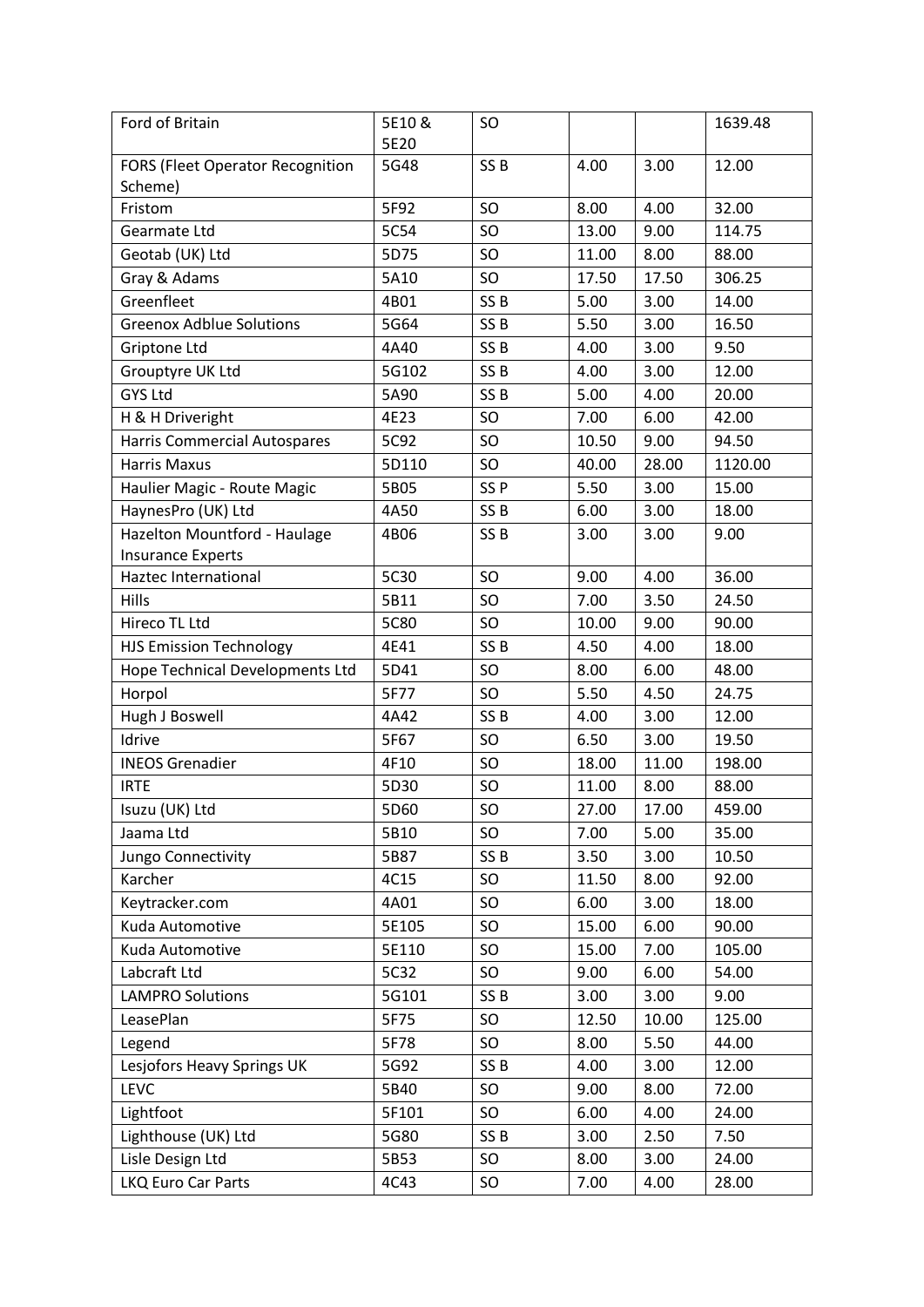| LoadingRamps.co.uk              | 5E80  | SO              | 10.00 | 3.00  | 30.00  |
|---------------------------------|-------|-----------------|-------|-------|--------|
| Locks 4 Vans                    | 5E70  | SO              | 15.00 | 14.00 | 207.74 |
| Loop Energy                     | 5C22  | SO              | 6.00  | 6.00  | 36.00  |
| Luxvision/Jokon GB              | 5G94  | SS <sub>B</sub> | 5.00  | 3.00  | 15.00  |
| Mandata                         | 5D71  | SO              | 7.00  | 7.00  | 49.00  |
| Maple                           | 5E82  | SO              | 9.00  | 6.00  | 54.00  |
| Maxi Mover                      | 5F110 | SO              | 11.00 | 9.00  | 99.00  |
| Maxview                         | 4A30  | SS <sub>B</sub> | 5.00  | 3.00  | 15.00  |
| <b>MEI Brakes</b>               | 4C42  | SS <sub>B</sub> | 5.00  | 4.00  | 20.00  |
| Mer (Fleet & Home)              | 5B106 | SO              | 7.00  | 6.00  | 42.00  |
| Merlin Power                    | 5D99  | SO              | 7.00  | 5.50  | 38.50  |
| Merridale                       | 4G35  | SO              | 7.00  | 4.50  | 31.50  |
| Metrol Springs Ltd              | 5G76  | SS <sub>B</sub> | 3.00  | 2.00  | 6.00   |
| Milwaukee                       | 5C50  | SO              | 14.00 | 8.00  | 112.00 |
| Mobileye                        | 5F63  | SO              | 6.50  | 3.50  | 22.75  |
| Modul-System Ltd                | 5D40  | SO              | 12.00 | 9.00  | 108.00 |
| Motormax                        | 5F60  | SO              | 13.00 | 8.00  | 104.00 |
| My Electric Vehicles            | 5B74  | SO              | 9.00  | 5.00  | 45.00  |
| NanoSUN                         | 4C01  | SS <sub>B</sub> | 3.50  | 3.00  | 10.50  |
| <b>National Highways</b>        | 5F97  | SO              | 10.00 | 8.00  | 80.00  |
| Nationwide Trailer Parts & Haco | 5D42  | SO              | 8.00  | 6.00  | 48.00  |
| <b>Tail Lift Parts</b>          |       |                 |       |       |        |
| <b>Nexus Vehicle Rental</b>     | 5C24  | SO              | 6.00  | 4.50  | 27.00  |
| NLG 4 x 4 Accessories           | 5C46  | SO              | 9.00  | 9.00  | 81.00  |
| Novadata                        | 4F07  | SS <sub>P</sub> | 7.00  | 3.00  | 21.00  |
| <b>NTDA</b>                     | 5G78  | SS <sub>B</sub> | 6.00  | 3.00  | 18.00  |
| ORBCOMM                         | 5F65  | SO              | 10.00 | 5.00  | 50.00  |
| Panelltex                       | 5A40  | SO              | 20.50 | 12.50 | 256.25 |
| Parksafe Group                  | 5E40  | SO              | 10.00 | 9.00  | 87.72  |
| PDL Payment Solutions Ltd       | 5B01  | SS <sub>P</sub> | 6.00  | 3.00  | 16.50  |
| Pickup Systems Ltd              | 5B91  | SO              | 14.00 | 10.00 | 140.00 |
| Pioneer Europe NV               | 4D01  | SS <sub>B</sub> | 6.00  | 3.00  | 18.00  |
| PMH Vehicle Equipment Ltd       | 5C03  | SS <sub>P</sub> | 7.00  | 3.00  | 21.00  |
| PODFather                       | 4A12  | SS <sub>B</sub> | 6.00  | 5.50  | 33.00  |
| Point S Tyre & Autocare Network | 5F62  | SS <sub>B</sub> | 6.50  | 5.00  | 32.50  |
| Polser FRP Panels Inc           | 5G41  | SS <sub>B</sub> | 3.00  | 3.00  | 9.00   |
| Polybush                        | 5G96  | SS <sub>B</sub> | 5.00  | 3.00  | 13.50  |
| Power-2Go                       | 5B92  | <b>SO</b>       | 8.00  | 7.00  | 56.00  |
| ProtectAVan & TVL Security      | 5D10  | SO              | 21.00 | 20.00 | 420.00 |
| PVL Uk Ltd                      | 5B109 | SO              | 6.00  | 3.00  | 18.00  |
| Qi Van Systems                  | 5E81  | SO              | 12.00 | 10.00 | 120.00 |
| r2c Online                      | 5E41  | SO              | 10.00 | 6.50  | 58.00  |
| <b>RHA</b>                      | 5D20  | SO              | 17.00 | 12.00 | 204.00 |
| Ring Carnation / OSRAM          | 5D95  | SO              | 10.00 | 5.00  | 50.00  |
| Rivus                           | 5B55  | SO              | 11.00 | 9.00  | 99.00  |
| Road Angel                      | 5F81  | SO              | 6.00  | 3.00  | 18.00  |
|                                 |       |                 |       |       |        |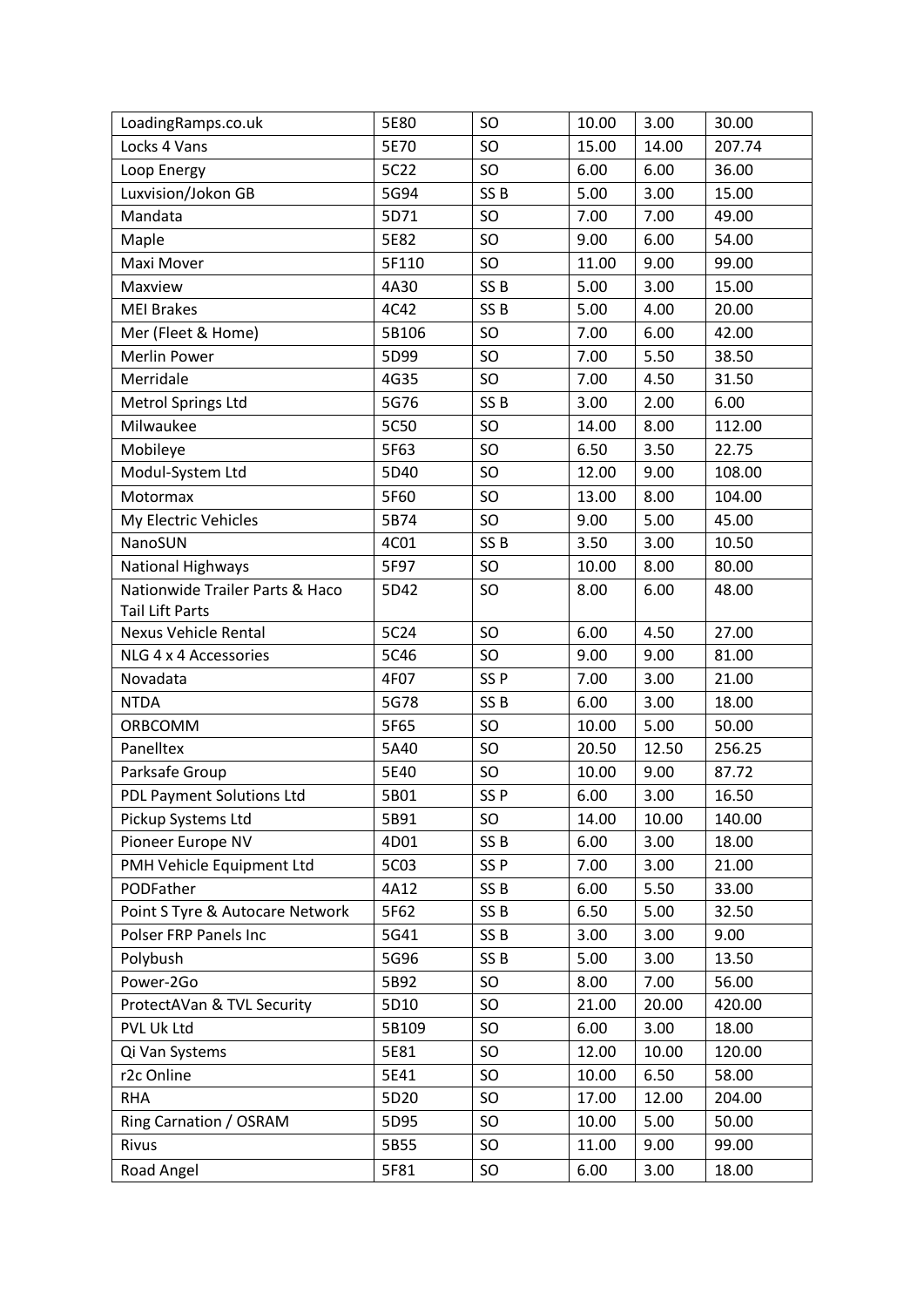| Road Radar                           | 4B13  | SS <sub>B</sub> | 4.00  | 3.00  | 12.00  |
|--------------------------------------|-------|-----------------|-------|-------|--------|
| <b>SABA Adhesives &amp; Sealants</b> | 5G75  | SS <sub>P</sub> | 5.50  | 3.00  | 16.50  |
| Safe and Insured                     | 5G77  | SS <sub>B</sub> | 3.00  | 3.00  | 9.00   |
| Safelocking Ltd                      | 5F124 | SS <sub>B</sub> | 3.00  | 2.50  | 7.50   |
| <b>Scot Seat Direct Ltd</b>          | 5C26  | SO              | 10.00 | 3.50  | 35.00  |
| <b>SDC Trailers</b>                  | 5D85  | SO              | 20.00 | 10.00 | 200.00 |
| Serenco (UK) Ltd                     | 4B10  | SS <sub>B</sub> | 4.00  | 3.00  | 12.00  |
| Shrieve Products Internation Ltd     | 5F120 | SS <sub>B</sub> | 4.00  | 2.50  | 10.00  |
| <b>SHS Handling Solutions</b>        | 4B15  | SS <sub>B</sub> | 6.00  | 4.00  | 24.00  |
| SIP Industrial Products Ltd          | 5B54  | SS <sub>B</sub> | 8.00  | 3.00  | 24.00  |
| <b>SMMT</b>                          | 5E60  | <b>SO</b>       | 10.00 | 8.00  | 80.00  |
| <b>Solomon Commercials</b>           | 5A46  | <b>SO</b>       | 21.50 | 12.50 | 268.75 |
| Sortimo International                | 5F42  | SO              | 13.00 | 9.00  | 117.00 |
| SSI Schaefer Ltd                     | 4C03  | SS <sub>B</sub> | 5.00  | 3.00  | 15.00  |
| Stanley                              | 4A20  | SO              | 5.50  | 4.00  | 22.00  |
| <b>Strongs Plastic Products Ltd</b>  | 5D50  | SO              | 17.00 | 9.00  | 153.00 |
| Sykes Pickavant Ltd                  | 4C20  | SS <sub>B</sub> | 6.00  | 6.00  | 36.00  |
| Tachosys                             | 5F71  | SO              | 7.00  | 7.00  | 49.00  |
| <b>TDI Ltd</b>                       | 5F72  | SO              | 7.00  | 5.50  | 38.50  |
| <b>Teal Patents Ltd</b>              | 5G43  | SS <sub>B</sub> | 3.00  | 3.00  | 9.00   |
| <b>Teletrac Navman</b>               | 5F64  | SO              | 10.00 | 7.50  | 75.00  |
| <b>Terberg Kinglifter</b>            | 5E90  | <b>SO</b>       | 9.00  | 6.00  | 54.00  |
| Texa UK Ltd                          | 5C70  | SO              | 14.00 | 13.00 | 182.00 |
| The Creative Station Ltd             | 5B86  | SS <sub>B</sub> | 3.00  | 3.00  | 9.00   |
| The Fuel Store                       | 5B80  | SO              | 9.00  | 5.00  | 45.00  |
| Thinkware Dash Cam                   | 4B12  | SS <sub>B</sub> | 5.50  | 4.00  | 22.00  |
| <b>Thornton Breakers</b>             | 5F103 | SO              | 6.50  | 4.00  | 26.00  |
| <b>TIP Trailer Services</b>          | 5A70  | SO              | 14.00 | 10.50 | 147.00 |
| <b>Titgemeyer UK</b>                 | 5B68  | SO              | 8.00  | 4.00  | 32.00  |
| <b>Totalkare</b>                     | 4C10  | SO              | 18.00 | 13.00 | 234.00 |
| Town & Country Covers Ltd            | 4A02  | SS <sub>P</sub> | 5.00  | 3.00  | 15.00  |
| <b>Tow-Trust Towbars</b>             | 5B76  | SO              | 10.00 | 9.00  | 90.00  |
| Toyota                               | 4E10  | SO              | 22.00 | 21.00 | 462.00 |
| <b>Trailer Resources</b>             | 5A87  | SS <sub>P</sub> | 6.00  | 3.00  | 18.00  |
| Trakm8                               | 5C10  | SO              | 10.00 | 15.00 | 150.00 |
| Transaid                             | 5G42  | SS <sub>B</sub> | 4.50  | 3.00  | 9.75   |
| Transvend                            | 5C05  | SS <sub>P</sub> | 5.50  | 3.00  | 13.75  |
| Truckfile                            | 5D96  | SO              | 7.00  | 5.00  | 35.00  |
| Truckman                             | 5E63  | SO              | 15.00 | 11.00 | 165.00 |
| <b>TruTac</b>                        | 4D03  | SS <sub>P</sub> | 5.00  | 3.00  | 12.50  |
| Tuneap UK Ltd                        | 4F23  | SO.             | 8.00  | 6.00  | 48.00  |
| <b>United Rental Group</b>           | 5C12  | SO              | 12.00 | 12.00 | 150.00 |
| V Track Limited                      | 5B85  | SS <sub>B</sub> | 4.00  | 3.00  | 12.00  |
| Van Fleet World                      | 5D03  | SS <sub>B</sub> | 6.00  | 2.50  | 14.50  |
| Van Guard Accessories Ltd            | 5B15  | SO.             | 10.00 | 6.50  | 65.00  |
| Vantainer                            | 5G60  | SO              | 11.50 | 3.00  | 34.50  |